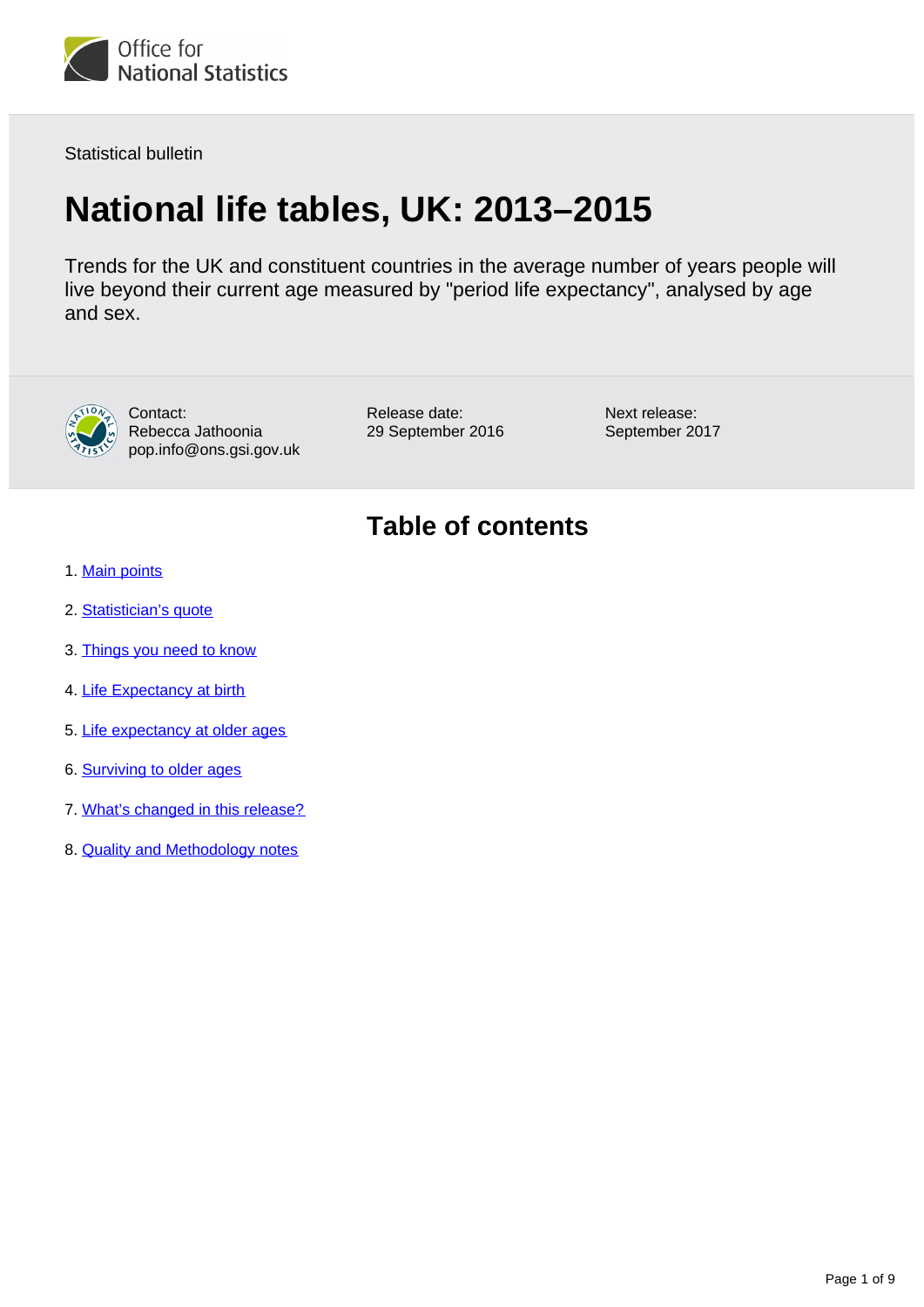## <span id="page-1-0"></span>**1 . Main points**

A newborn baby boy could expect to live 79.1 years and a newborn baby girl 82.8 years if mortality rates remain the same as they were in the UK in 2013–2015 throughout their lives.

Life expectancy at birth has increased by 13.1 weeks per year on average since 1980–1982 for males and 9.5 weeks per year on average for females in the UK.

In 2013–2015 a man in the UK aged 65 had an average further 18.5 years of life remaining and a woman 20.9 years.

The most common age at death in the UK for men was 85 and for women was 89.

There was an increase in deaths in 2015 and this has had a very slight impact on life expectancies, resulting in life expectancy at birth in 2013–2015 remaining virtually unchanged from the 2012–2014 life expectancy estimates.

## <span id="page-1-1"></span>**2 . Statistician's quote**

"Life expectancy has generally been increasing over the last 30 years. In 2013–2015 improvements were slower than in previous years, with life expectancy at birth in the UK remaining at 79.1 years for males and 82.8 years for females. This was partly because there were an increased number of deaths in 2015."

Pamela Cobb, Population Statistics Division, Office for National Statistics

## <span id="page-1-2"></span>**3 . Things you need to know**

These tables cover a 3-year rolling period to reduce the effect of annual fluctuations in the number of deaths caused by seasonal events such as flu. The increase in registered deaths in 2015 was large enough that it still had a small impact on life expectancies despite the smoothing effect of using a 3-year average.

National life tables are "period" life tables and therefore all figures referred to in this bulletin are "period" life expectancies. Period life expectancy is the average number of additional years a person would live if he or she experienced the age-specific mortality rates of the given area and time period for the rest of their life. Therefore it is not the number of years someone in the area in that time period is actually likely to live, because the death rates of the area are likely to change over time.

## <span id="page-1-3"></span>**4 . Life Expectancy at birth**

### **United Kingdom**

Life expectancy at birth for men in the UK was 79.1 years in 2013–2015 and for women it was 82.8 years. This is assuming that mortality rates remain the same as they were in 2013–2015 in the future. Overall UK life expectancy at birth remains virtually unchanged between the years 2012–2014 and 2013–2015.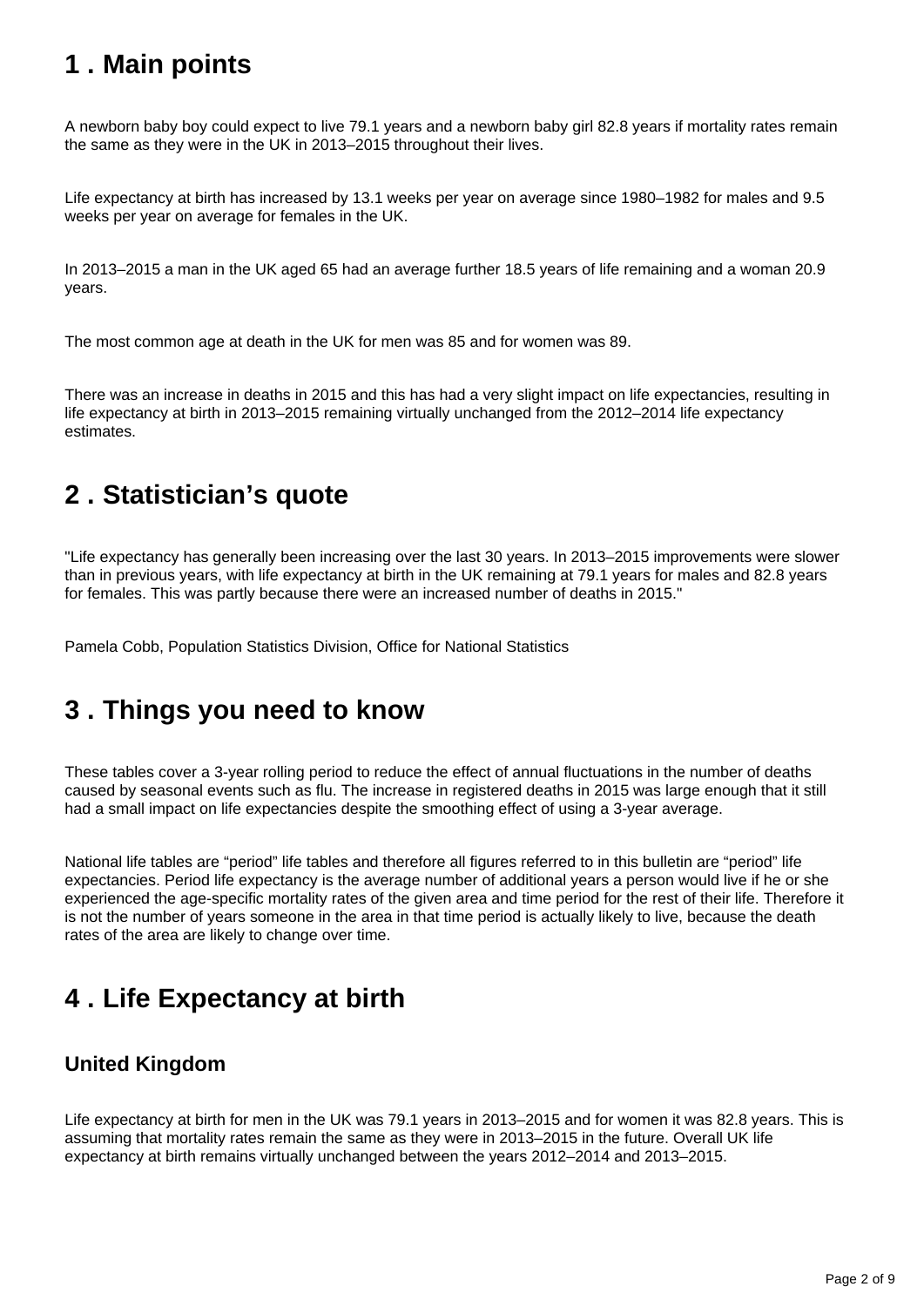#### **Figure 1a: Life expectancy at birth, UK and constituent countries, 1980–1982 to 2013–2015**

**Males**



**Source: Office for National Statistics**

### **Figure 1b: Life expectancy at birth, United Kingdom and constituent countries, 1980–1982 to 2013–2015 Females**



**Source: Office for National Statistics**

Male life expectancy at birth has increased by 8.3 years between the years 1980–1982 and 2013–2015 and female life expectancy at birth increased by 6.0 over the same time period.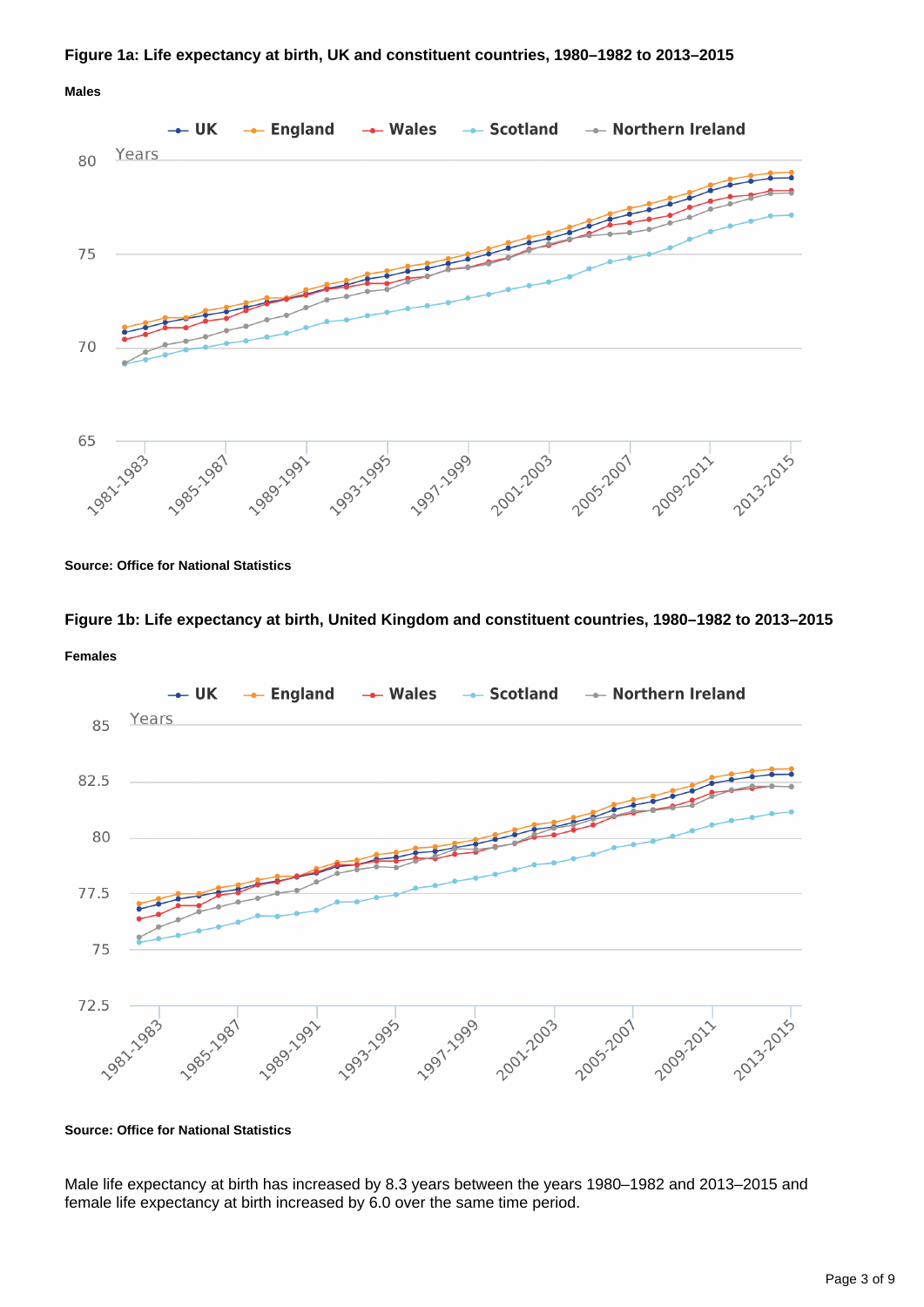On average, the increases in life expectancy at birth over the 33-year period are equivalent to an additional 13.1 weeks for men and 9.5 weeks for women per year.

The gap between male and female life expectancy at birth in the UK has been gradually narrowing over the past 33 years, from 6.0 years in 1980–1982 to 3.7 years in 2013–2015, with males showing faster improvements in mortality compared to females. The reduction in the proportion of men smoking, along with the decline of heavy industry and the move away from physical labour and manufacturing industries towards the service sector are likely factors<sup>1</sup>. However, life expectancy for females has also continued to increase and still remains higher than life expectancy for males.

### **Comparing the UK constituent countries**

Life expectancy at birth has increased over the period between 1980–1982 and 2013–2015 for all 4 of the constituent countries of the UK due to generally improving mortality at older ages. Improving mortality at older ages is a key factor in the ageing of the population of England, Wales, Scotland and Northern Ireland.

#### **Table 1: Life expectancy at birth, for the constituent countries, 2013–2015**

| <b>Country</b>   | <b>Males</b> | <b>Females</b> |
|------------------|--------------|----------------|
| England          | 79.4         | 83.1           |
| Northern Ireland | 78.3         | 82.3           |
| Wales            | 78.4         | 82.3           |
| Scotland         | 77.1         | 81.1           |

Source: National Life Tables, Office for National **Statistics** 

Life expectancies at birth for the 4 UK constituent countries was lowest in Northern Ireland and Scotland in 1980– 1982 but Northern Ireland has seen the greatest improvements over time. Improvements in Scotland have been similar to those seen in England and Wales at around 8 years for men and 6 years for women but the Scottish life expectancy remains lower than the other 3 nations due to their lower starting point in 1980–1982. The gains in life expectancy at birth over the 33-year period since 1980–1982 were higher for men than for women in all 4 countries.

Life expectancy for Scotland remained consistently lower, for both men and women, than in the other 3 constituent countries throughout the period 1980–1982 to 2013–2015. This could be associated with higher levels of alcohol consumption, a greater smoking prevalence and higher levels of cardio-vascular diseases in Scotland compared to the other constituent countries of the UK<sup>2</sup>.

#### **Notes for Life Expectancy at birth:**

- 1. [How was life expectancy changed over time?](http://visual.ons.gov.uk/how-has-life-expectancy-changed-over-time/)
- 2. [Scottish health survey- UK comparisons: The Scottish Government, 2012](http://news.scotland.gov.uk/News/The-Scottish-Health-Survey-2012-46f.aspx)

## <span id="page-3-0"></span>**5 . Life expectancy at older ages**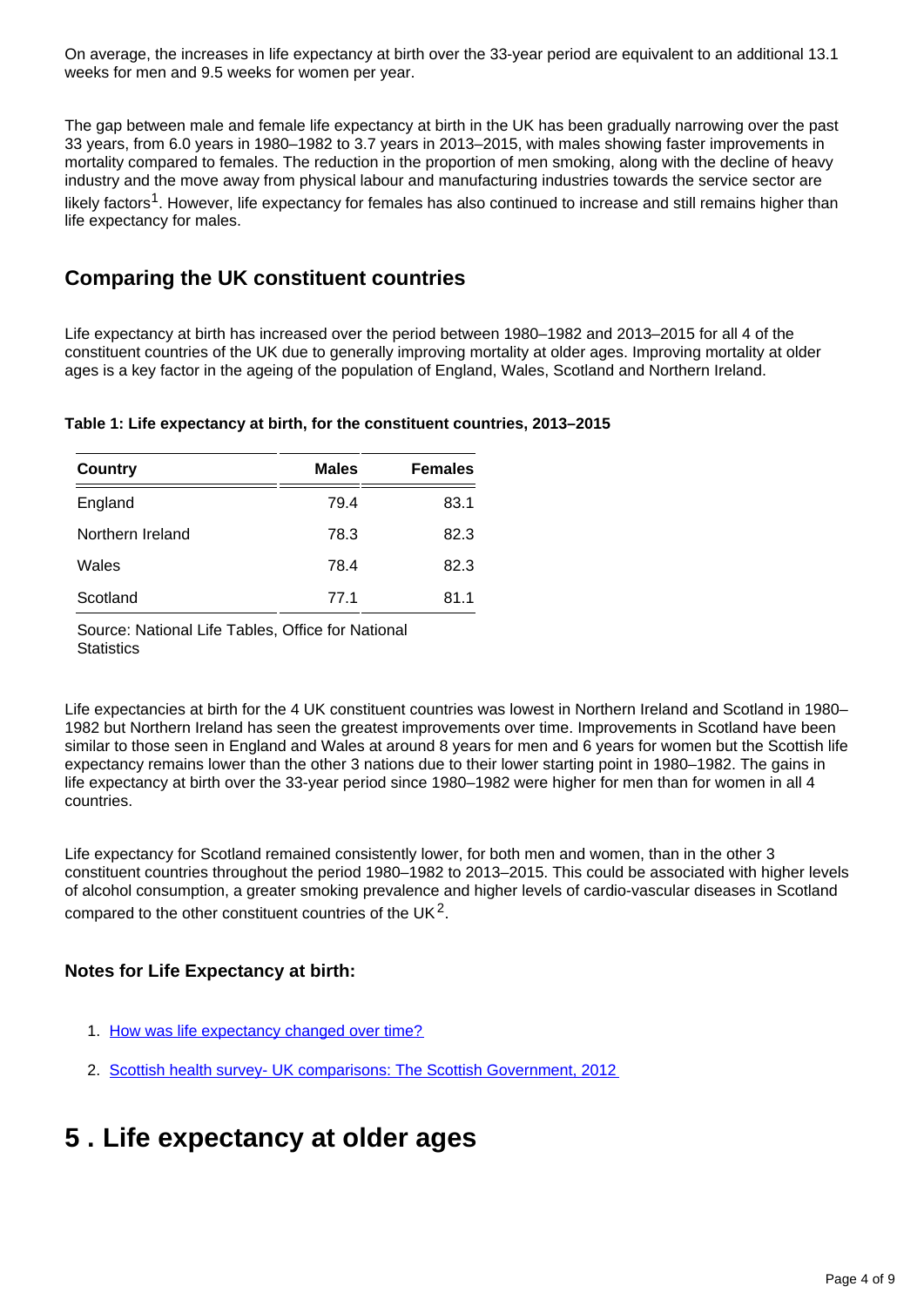### **Life expectancy at age 65**

Life expectancy at age 65 for men in the UK was 18.5 years in 2013–2015 and for women it was 20.9 years. This means that a man aged 65 could now expect to live to age 83.5 and a woman to age 85.9.

The difference between male and female life expectancy at age 65 has decreased fairly steadily over the last 33 years. In 1980–1982 the difference between male and female life expectancy in the UK was 4.0 years and by 2013–2015 it was 2.4 years. This was caused by the faster rate of improvement in male life expectancy (5.5 years) than female life expectancy (4.0 years).

|                     | 1980-<br>1982 | 1980-<br>1982  | 1997-<br>1999 | 1997-<br>1999  | $2013 -$<br>2015 | $2013 -$<br>2015 |
|---------------------|---------------|----------------|---------------|----------------|------------------|------------------|
|                     | <b>Males</b>  | <b>Females</b> | <b>Males</b>  | <b>Females</b> | <b>Males</b>     | <b>Females</b>   |
| United Kingdom      | 13.0          | 16.9           | 15.2          | 18.5           | 18.5             | 20.9             |
| England             | 13.1          | 17.0           | 15.3          | 18.6           | 18.6             | 21.0             |
| Wales               | 12.5          | 16.6           | 14.9          | 18.2           | 18.1             | 20.5             |
| Scotland            | 12.3          | 16.0           | 14.2          | 17.5           | 17.3             | 19.7             |
| Northern<br>Ireland | 12.5          | 16.3           | 14.9          | 18.3           | 18.1             | 20.5             |

| Table 2: Life expectancy at age 65, United Kingdom and constituent countries, 1980–1982, 1997–1999 and |  |  |
|--------------------------------------------------------------------------------------------------------|--|--|
| 2013-2015                                                                                              |  |  |

Source: National Life Tables, Office for National Statistics

The gain in life expectancy at age 65 in Scotland over the 33 year period was 5.0 years for men and 3.6 years for women. This is 0.5 years lower for men and 0.4 years lower for women than the increases experienced in the UK as a whole. Despite the steady increase in life expectancy for Scotland, between 1980–1982 and 2013–2015, this lower rate of improvement increased its divergence from the other constituent countries of the UK.

#### **Life expectancy at age 85**

A man in the UK aged 85 had a life expectancy of 5.8 years in 2013–2015. For women the equivalent figure was 6.8 years. This means that a man aged 85 could expect to live to age 90.8 and a woman to age 91.8.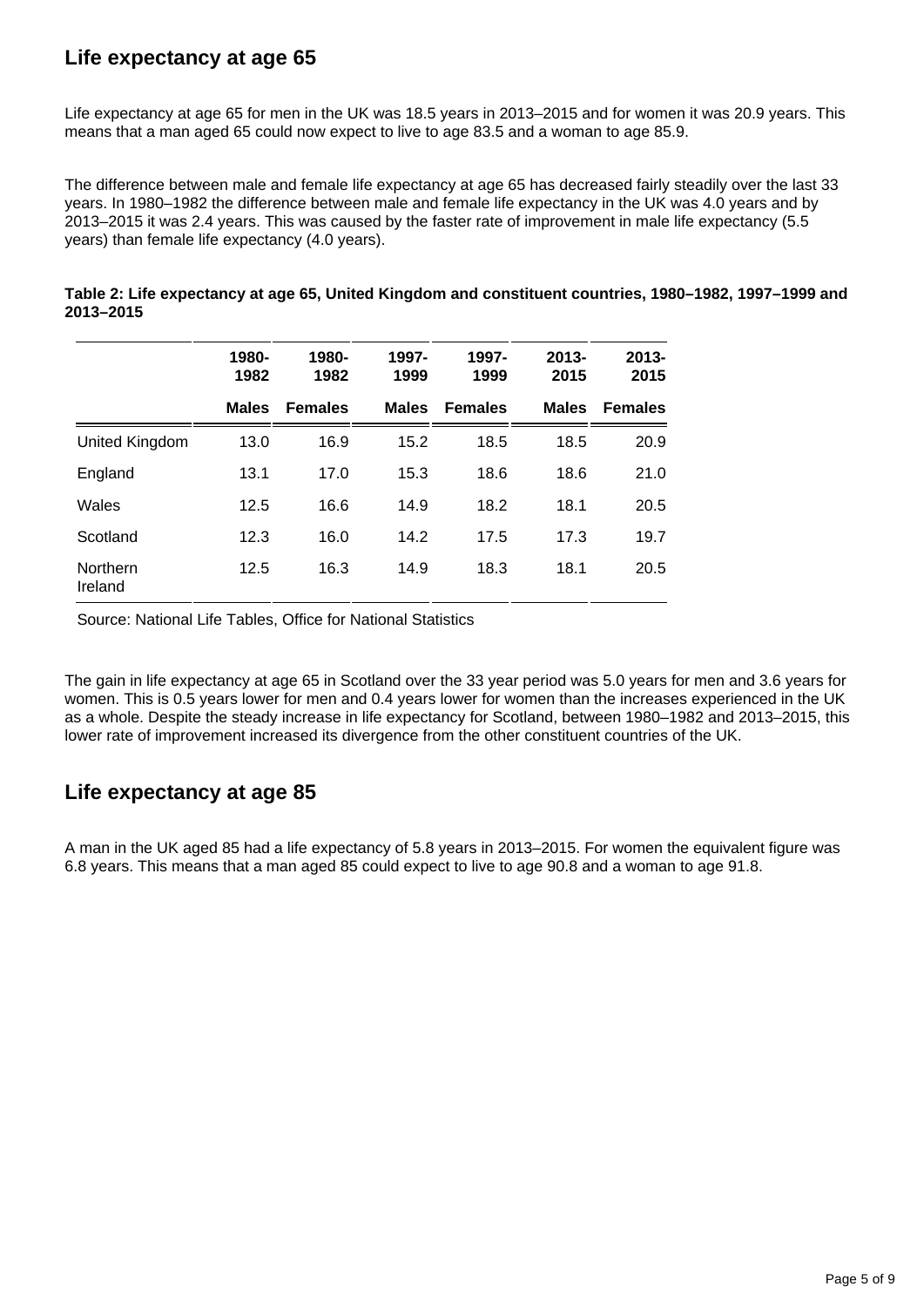#### **Figure 2a: Life expectancy at age 85, UK and constituent countries, 1980–1982 to 2013–2015**

**Males**



**Source: Office for National Statistics**

**Figure 2b: Life expectancy at age 85, United Kingdom and constituent countries, 1980–1982 to 2013–2015 Females**



**Source: Office for National Statistics**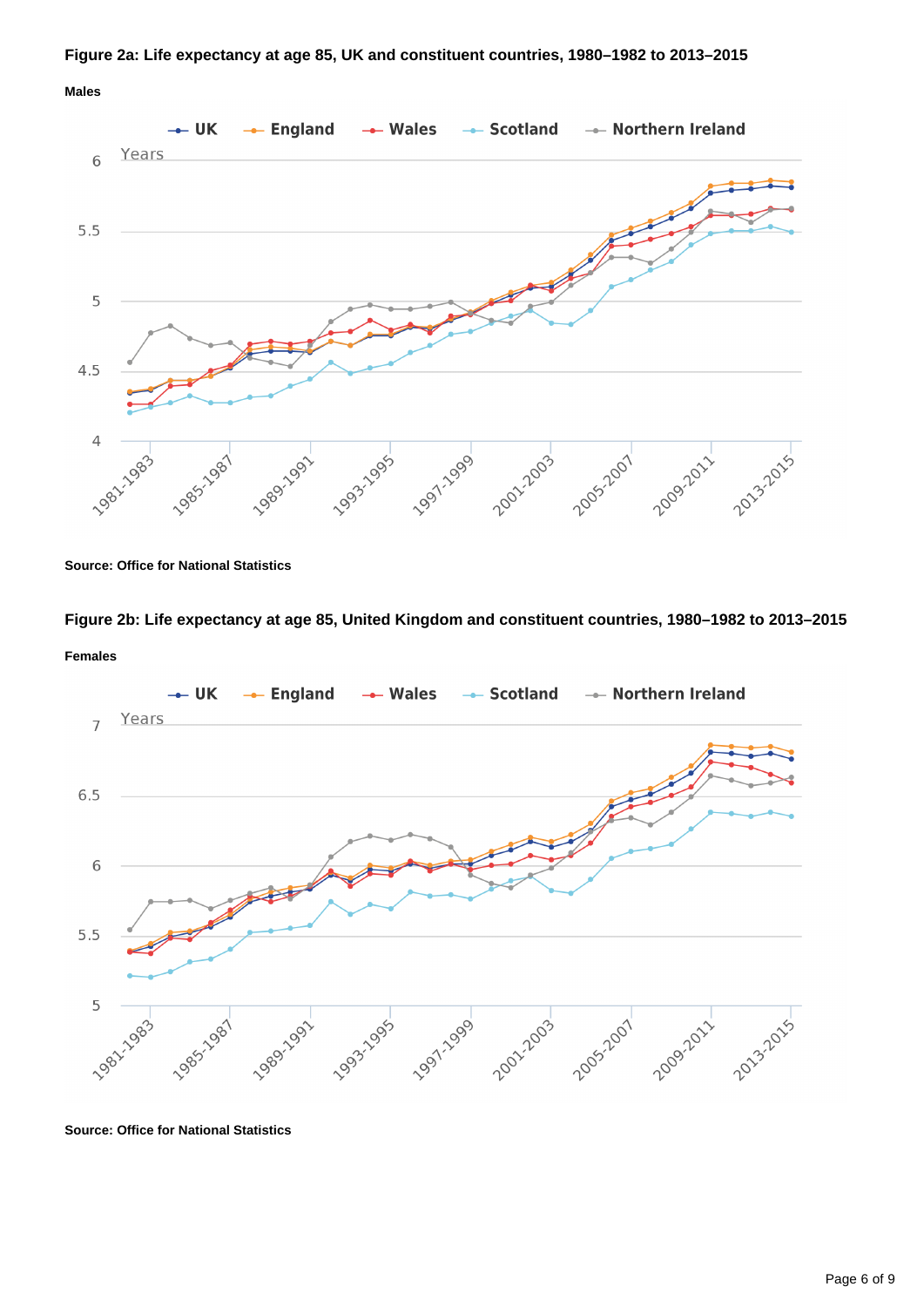England saw the largest increases in life expectancy at age 85 over the period between 1980–1982 and 2013– 2015, from 4.4 years to 5.9 years for men and 5.4 years to 6.8 years for women. Unlike the life expectancies at birth and at age 65, Northern Ireland saw the lowest increases in life expectancy (1.1 for men and 1.1 for women) at age 85 over this period. The trend for Northern Ireland was the most erratic of the UK constituent countries due to the low numbers of deaths and population at these ages.

The gap between male and female life expectancies at age 85 is gradually narrowing; however the life expectancy gap between men and women from between 1980–1982 and 2013–2015 remained around 1 year, with women expected to live 1 year longer than men on average at this age.

## <span id="page-6-0"></span>**6 . Surviving to older ages**

Interest in population estimates at the oldest ages has increased as life expectancy has risen and the proportion of the UK population in these age groups has increased. Increasing life expectancy has important policy implications for example on the setting of the state pension age. In 2013–2015, the majority of all deaths fell in the 80 and over age group category, accounting for 57.4% of deaths for men and 68.8% for women in 2013– 2015. This is in comparison to deaths at ages below 60 years accounting for just 9.1% of all male deaths and 5.9% of all female deaths. The most common age at death in 2013–2015 was 85 for men and 89 for women.



**Figure 3: Percentage distribution of all deaths by age-group for selected years, UK (from the period life table)**

#### **Source: Office for National Statistics**

#### **Notes:**

1. Deaths are taken from the life table (dx) and are therefore age standardised; they do not represent the actual number of deaths registered in the United Kingdom in the selected years.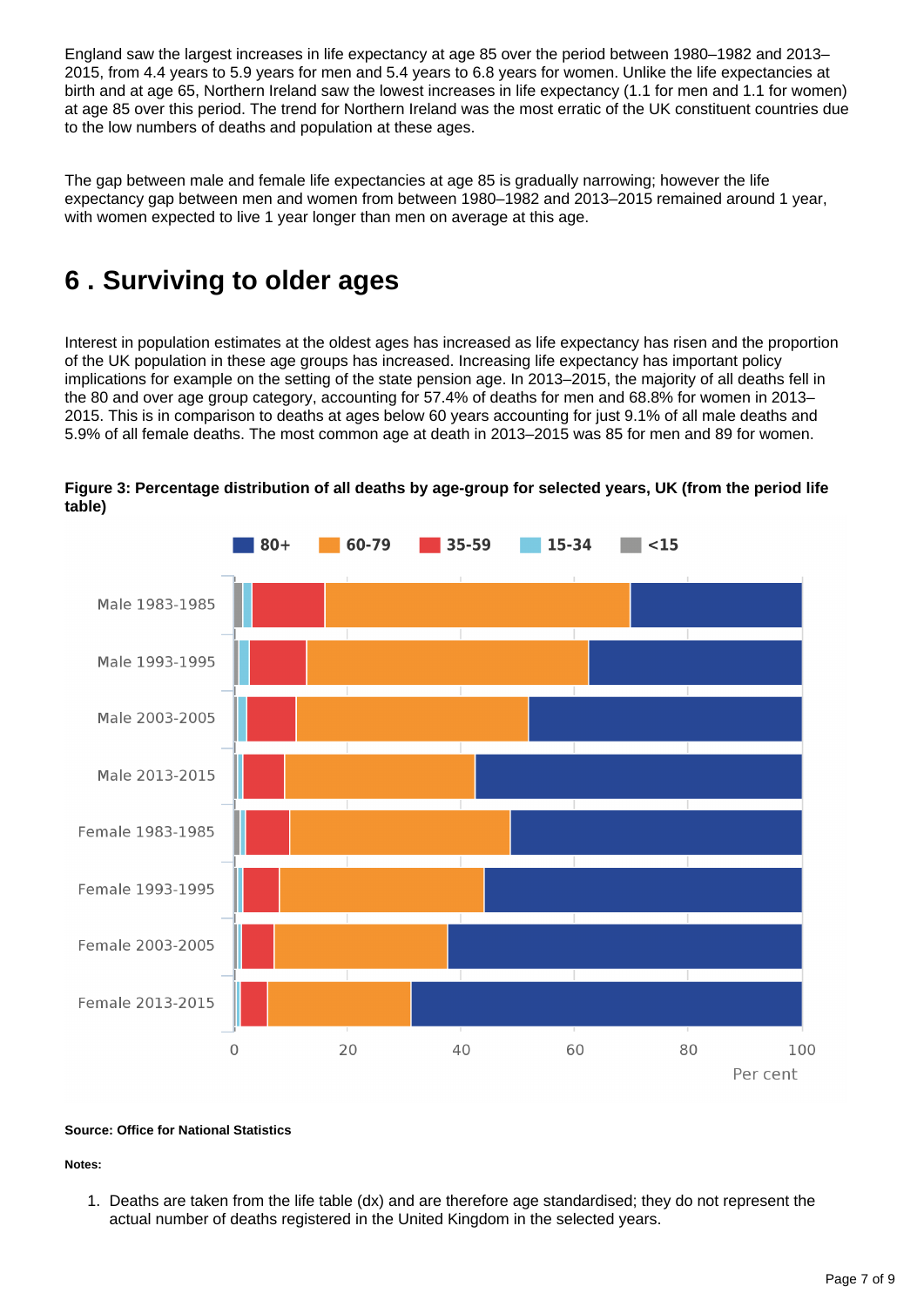Mortality rates in the oldest age groups have been improving at a faster rate in recent years due to a combination of factors, including the improvements in mortality from circulatory diseases  $1$ , partly driven by changing smoking habits<sup>2</sup>, the diagnosis and treatment of cancers and medical and technological advances in the treatment of many other illnesses and diseases.

The cohort of people born between 1926 and 1935, often referred to as the "Golden Cohort", have experienced improvement in mortality throughout their lifetime that no cohorts previously or since have experienced. This is another contributor to the overall improvements in life expectancy at older ages in the UK. The precise reasons for this are not fully understood but it may be relevant that this generation benefited from a combination of better childhood health, improving preventive and treatment regimes for infectious diseases affecting young and middleaged adults, and, in later middle-age, improvements in the treatment of circulatory diseases. This generation was also subject to rationing in their adolescent and early adult years (between 1940 and 1954) which, across the whole population, may have improved general health during childhood and later  $^3$ .

Despite an overall improvement in life expectancy over the last 33 years (between 1980–1982 and 2013–2015) it should be noted that there have been some small dips in life expectancies between 2012–2014 and 2013–2015 at some older ages. This is due to the increased number of deaths registered in 2015<sup>4</sup>, and is consistent with some previous years where there have been higher numbers of deaths affecting older people. For more information on the increased number of deaths in 2015, see the 'Provisional analysis of the increase in death registrations in 2015' article<sup>5</sup>.

#### **Notes for Surviving to older ages:**

- 1. [Deaths registered in England and Wales \(Series DR\), 2013](http://www.ons.gov.uk/ons/rel/vsob1/mortality-statistics--deaths-registered-in-england-and-wales--series-dr-/2013/index.html)
- 2. Murphy M, Di Cesare M, (2012) Use of an age-period-cohort model to reveal the impact of cigarette smoking in trends in twentieth century adult cohort mortality in England and Wales, Population Studies, Vol 66, issue 3
- 3. [Mortality of the 'Golden Generation': What can the ONS Longitudinal Study tell us?](http://calls.ac.uk/wp-content/uploads/14poptrends145goldrin_tcm77-230932.pdf)
- 4. [Deaths by single year of age tables UK](https://www.ons.gov.uk/file?uri=/peoplepopulationandcommunity/birthsdeathsandmarriages/deaths/datasets/deathregistrationssummarytablesenglandandwalesdeathsbysingleyearofagetables/2015/syoa19742015publication.xls)
- 5. [Provisional analysis of the increase in death registrations in 2015](https://www.ons.gov.uk/releases/provisionalanalysisof2015deathregistrationsinenglandandwales)

## <span id="page-7-0"></span>**7 . What's changed in this release?**

Improvements have been made to this bulletin and its contents to provide a more concise summary of the key statistics. As part of its consolidation we've relocated the international comparison tables to the Quality and Methodology Information document. We welcome any feedback you might have on these changes to pop. info@ons.gsi.gov.uk.

#### **Further information**